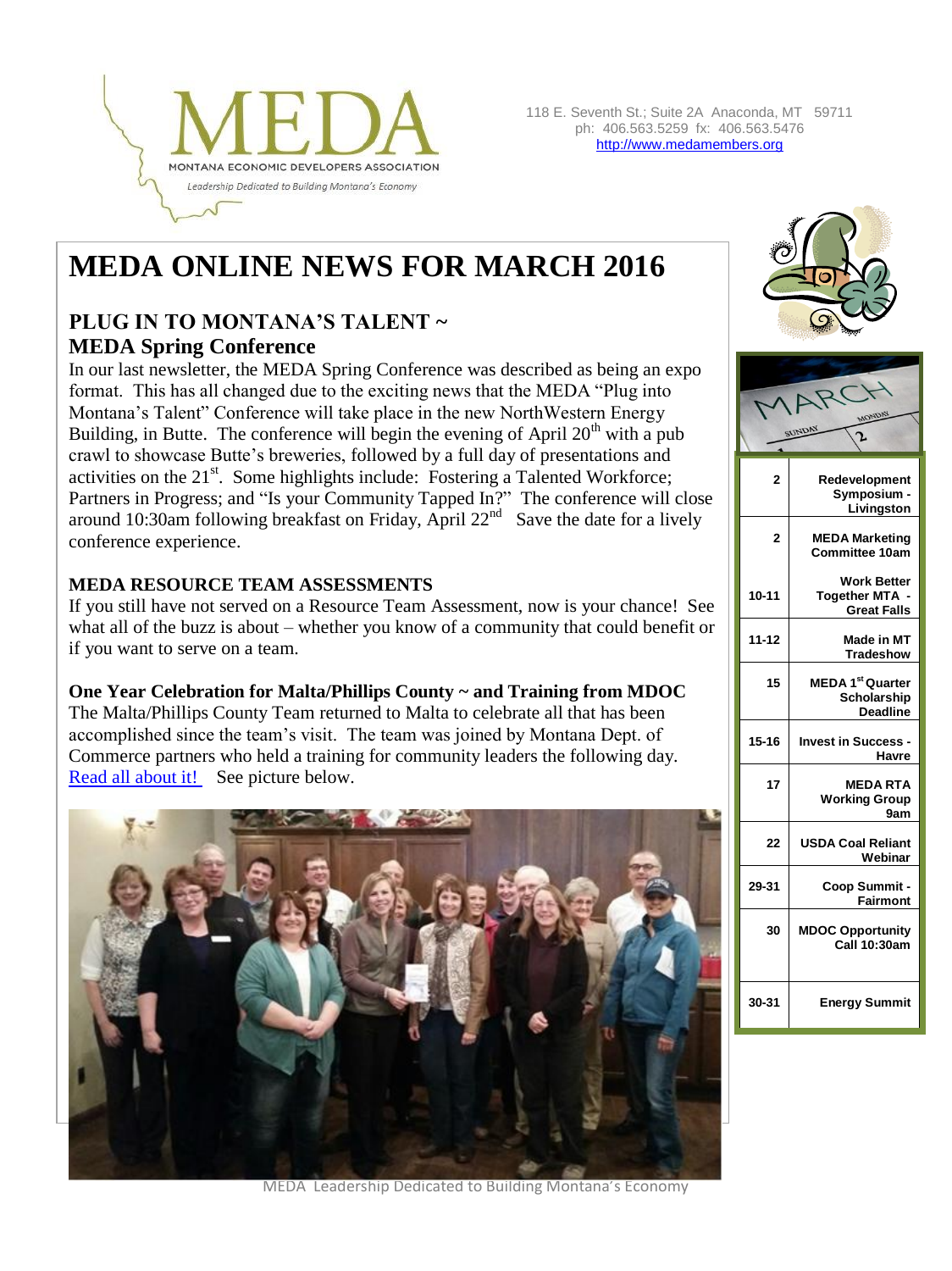- **Deer Lodge:** Deer Lodge Resource Team Assessment is set for March  $7<sup>th</sup> 8<sup>th</sup>$ . Team members include: Sue Taylor, Beartooth RC&D; Abbie Phillip, MSU Extension; Eric Seidensticker, MBAC; Heather Handeland, USDA; and Gusy Byrom, MDOC. Deer Lodge is looking for assistance in housing, downtown revitalization, parks & trails, corridor planning, Brownfields, annexation, and code enforcement
- **Ronan** Resource Team Assessment is set for May 9 10 or May 10 11. If you are interested in joining the team, please contact [Gloria](mailto:gloria@medamembers.org)

## **OPPORTUNITY CALLS – 3/30**

If you want to catch up on the latest program news and learn of funding options, mark your calendar now for the MDOC Opportunity Call, held the last Wednesday of each month, at 10:30am. [Notes from the call.](http://www.medamembers.org/meda/resources/business-resources/resource-library/?item=8087)





**Jeri Duran(above) instructs Malta/Phillips County leaders on merging tourism and business development efforts.**

# **MEDA WORKING GROUPS UPDATE**

- **MEDA RLF Working Group–** This working group is not able to meet in March but will get back on schedule April  $19<sup>th</sup>$  at 10:00am.
- **MEDA Resource Team Assessment Working Group –** This working group has jumped in to assist with modifying and improving the MEDA Resource Team Assessment process. Next call: March 17th at 9:00am. [Minutes of the meeting.](http://www.medamembers.org/meda/resources/resource-team-assessments/?item=8086)
- **BEAR Working Group** The MEDA BEAR Working Group met on February  $9<sup>th</sup>$ , to discuss the 2015 Annual BEAR Report and determine steps to improve business expansion and retention efforts across the state. What was learned is that BEAR activity is alive and well across the state; the problem is in recording the data. The February report captured some of this data and more accurately reflects BEAR in Montana.

### **COMMITTEE MEETINGS**

#### **MEDA Marketing Committee**

Tracy McIntyre, Chair, has set the next meeting for March 2<sup>nd</sup> at 10:00am. The committee is seeking ways to improve MEDA's visibility and outreach. [Minutes](http://www.medamembers.org/meda/resources/business-resources/resource-library/?item=8092)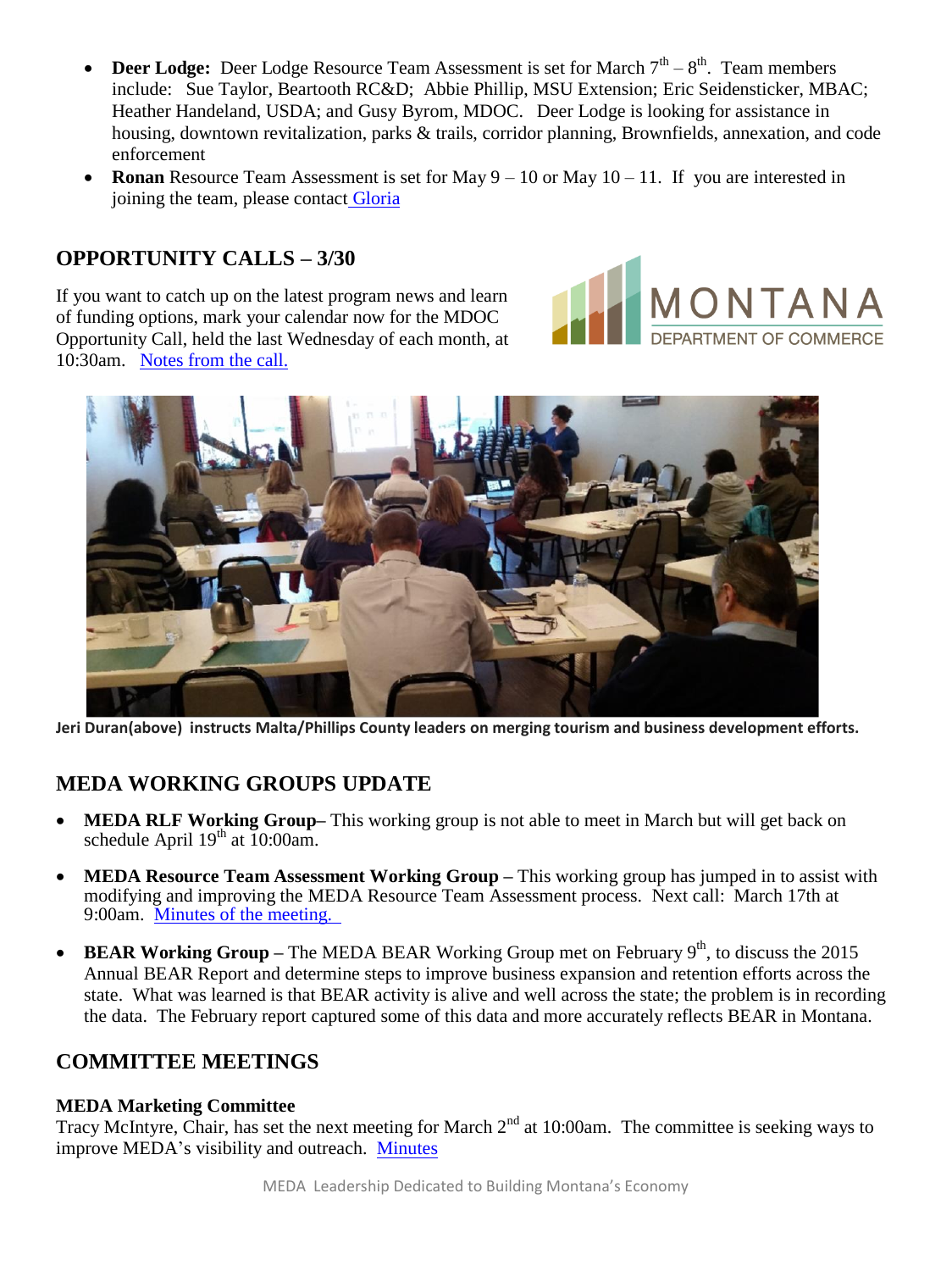#### **Nominating Committee**

Paul Tuss, Chair, called a meeting of the Nominating Committee to fill one board term and explore options for MEDA Vice President. MEDA members interested in serving on the board need to respond via email by March  $1^{\text{st}}$ .

## **MEDA RICK JONES MEMORIAL SCHOLARSHIPS**

.

Anne Boothe, longtime Chair of MEDA's Scholarship Committee announced: The MEDA Scholarship Committee is pleased to invite members applications for 2016. We continue to encourage traditional coursework but are adding emphasis for online economic development certifications and beneficial webinars that could be taken individually or shared with staff or in a small group setting. The  $1<sup>st</sup>$  Quarter deadline is March 15<sup>th</sup>. [Apply now for round one](http://www.medamembers.org/meda/membership/scholarships)

## **MEDA and the MIC**

The MEDA Board met via conference call on February  $12<sup>th</sup>$  to organize a Nominating Committee and to receive an update on the Montana Infrastructure Coalition (MIC) meetings. The board voted unanimously to become a voting member of MIC to assist with efforts to fund Montana's infrastructure needs.



**Highlights for February**

## **NEW REPORTING FORMAT!**

#### **[February Report](http://www.medamembers.org/meda/working-groups/bear/bear-reports/?item=8094)**

BEAR activity is strong across the state but those doing the outreach are reluctant to report for both their employer and use the BEAR online form. To capture a clearer picture of BEAR activity, the MEDA BEAR Working Group suggested simply gathering the data in the same format as a current employer requests and/or as the person keeping track of the data records it. This eliminates double reporting.

Nineteen business visits were reported with the following submitting information: Rural BEAR (Beartooth RC&D and Stillwater County); Livingston/Park County, Bitterroot Job Service, Kalispell/Flathead County, Southwest MT BEAR Team, Bozeman/Gallatin County, and Billings.

## **Save the Date: April 20 - 22**

A BEAR focus will be part of the Friday morning "Plug into Montana's Talent" MEDA Spring Conference, in Butte. Warren Vaughan (Gallatin County/BEAR) and Jeff Batton (HomeStake Partners) will present on: Building Capacity Where It Matters - helping small business owners and startups add the specific skills and systems they need to succeed. Stay tuned for registration to open!

## **OPPORTUNITIES AND TOOLS FOR YOU**

Interested in sharpening your professional skills as an economic and community development practitioner? Looking for new tools to place in your economic development tool box? Check these out.



 $\Rightarrow$  **[MT Nonprofit Training Calendar](http://www.mtnonprofit.org/calendar.aspx?display=month&sDate=2/1/2016&type=full&displaymod=editworkarea)** – Check out these great training opportunities!